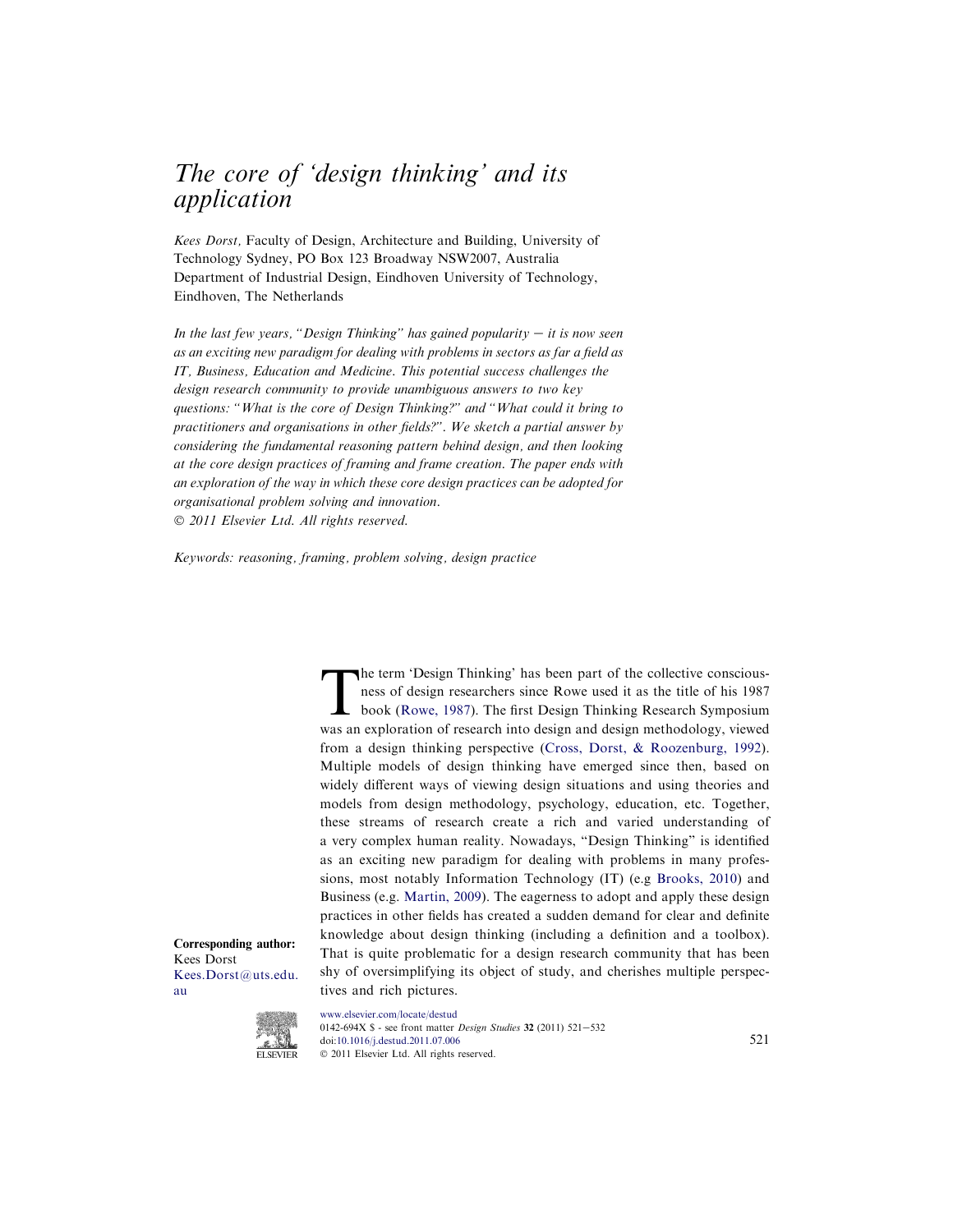There are many good reasons to be interested in design, and consequently different people have picked up on 'Design Thinking' in different ways. This paper addresses one particular strand of enquiry; the interest in 'Design Thinking' expressed by the business and management communities, who feel an urgent need to broaden their repertoire of strategies for addressing the complex and open-ended challenges faced by contemporary organisations (Stacey, Griffin, & Shaw, 2000). Studying the way designers work and adopting some designerly practices could be interesting to these organisations because designers have been dealing with open, complex problems for many years, and the designing disciplines have developed elaborate professional practices to do this. The challenge of dealing with these open, complex problems leads to a particular interest in the ways designers create 'frames', and the way design organisations deal with frames in their field of practice.

This paper starts out by using a model from formal logic to describe the key reasoning patterns in design. This provides a basis for understanding how design deals with open, complex problems. We will then explore which, out of a very broad and complex repertoire of design practices, could be most interesting for adoption in organisations that operate in other professional fields. The creation of frames is singled out, and the complex relationship between framing practices and organisational problem solving is investigated in more detail.

## 1 The challenge: abduction

To understand the complex and sometimes puzzling field of design practices we have to realize that they have been developed in response to a particular need. It would be impossible to really understand design or even to find commonality in the incredibly diverse array of design practices without first referring back to the core challenge of design.

To build up a conceptual framework that is fundamental enough to anchor the variety of approaches that designers take, and connect the many descriptions of design thinking that have arisen in design research, it may be strategic to temporarily suspend the generation of 'rich' descriptions of design and instead take a 'sparse' account as our starting point. Logic provides us with a group of core concepts that describes reasoning in design and other professions. A 'sparse' description derived from logic will help us to explore whether design is actually very different from other fields  $-$  and should provide us with some insight on the potential value of introducing elements of design practice into other fields. In this paper we will move from these spartan beginnings to 'richer' descriptions of design.

To get to the heart of design thinking we build on the way fundamentally different kinds of reasoning are described in formal logic, in particular the way Roozenburg has described the work of Peirce in the context of design (Roozenburg & Eekels, 1995). We will describe the basic reasoning patterns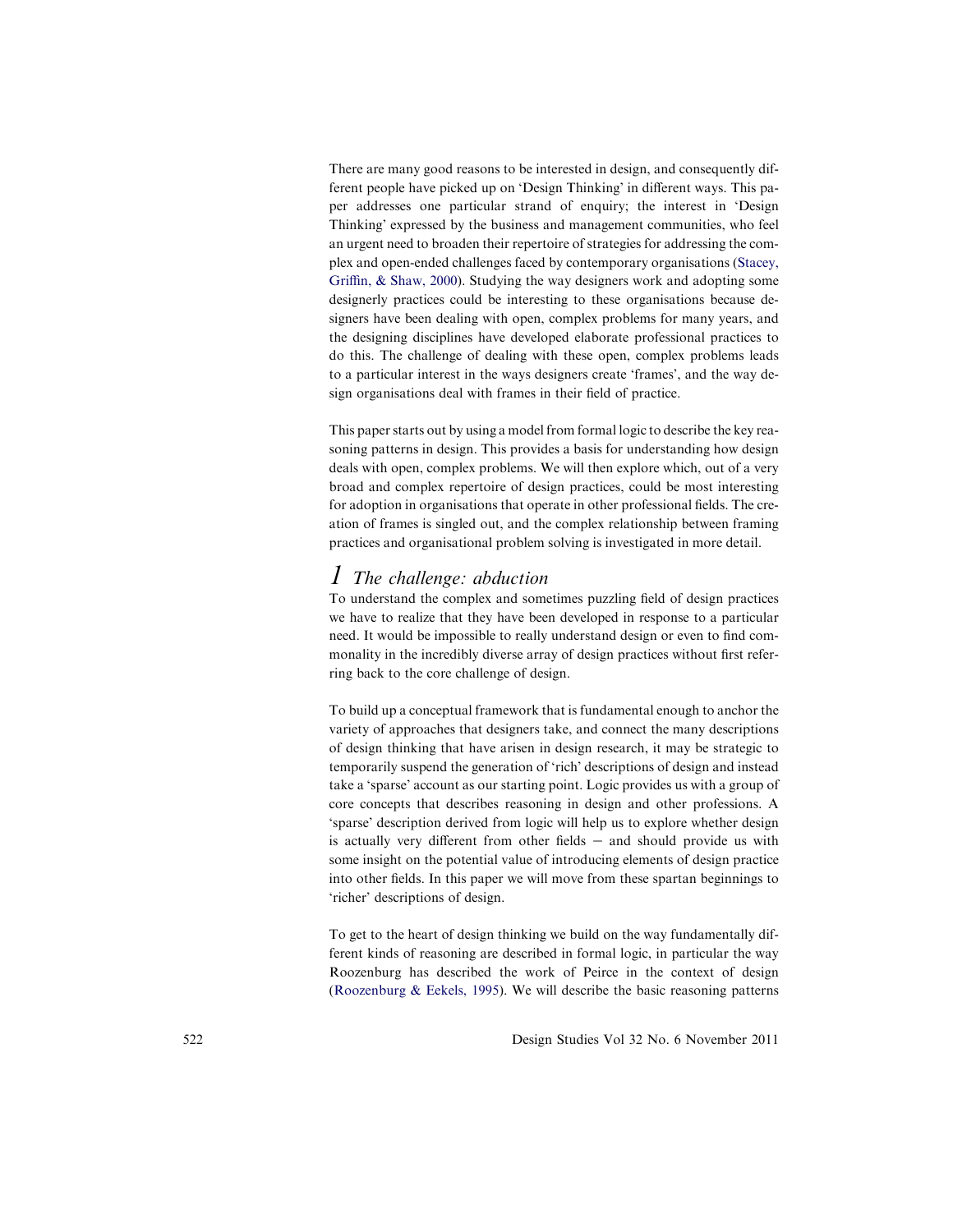that humans use in problem solving by comparing different 'settings' of the knowns and unknowns in the equation:

| WHAT    | <b>HOW</b>          | leads to | Result     |
|---------|---------------------|----------|------------|
| (thing) | (working principle) |          | (observed) |

In Deduction, we know the 'what' (the 'players' in a situation we need to attend to), and we know 'how' they will operate together. This allows us to safely predict results. For instance, if we know that there are stars in the sky, and if we are aware of the natural laws that govern their movement, we can predict where a star will be at a certain point in time.

> WHAT + HOW leads to ???

Alternatively, in Induction, we know the 'what' in the situation (stars), and we can observe results (position changes across the sky). But we do not know the 'how', the laws that govern these movements. The proposing of 'working principles' that could explain the observed behaviour (aka hypotheses) is a creative act.

> $77?$ leads to **RESULT** WHAT +

This form of reasoning is absolutely core to the 'context of discovery' in the sciences: this is the way hypotheses are formed. Within the sciences, these hypotheses are then subjected to critical experiments in an effort to falsify them. These rigorous tests are driven by deduction. Thus, in the sciences, inductive reasoning informs 'discovery', while deductive reasoning informs 'justification'. These two forms of analytical reasoning help us to predict and explain phenomena in the world.

But what if we want to create value for others, as in design and other productive professions? Then the equation changes subtly, in that the end now is not a statement of fact, but the attainment of a certain 'value'.

> WHAT + **HOW** leads to **VALUE** (working principle) (thing) (aspired)

The basic reasoning pattern in productive thinking is Abduction. Abduction comes in two forms – what they have in common is that the outcome of the process is conceived in terms of value. The first form, Abduction-1, is often associated with conventional problem solving. Here we know both the value we wish to create, and the 'how', a 'working principle' that will help achieve the value we aim for. What is missing is a 'what' (an object, a service, a system), that will give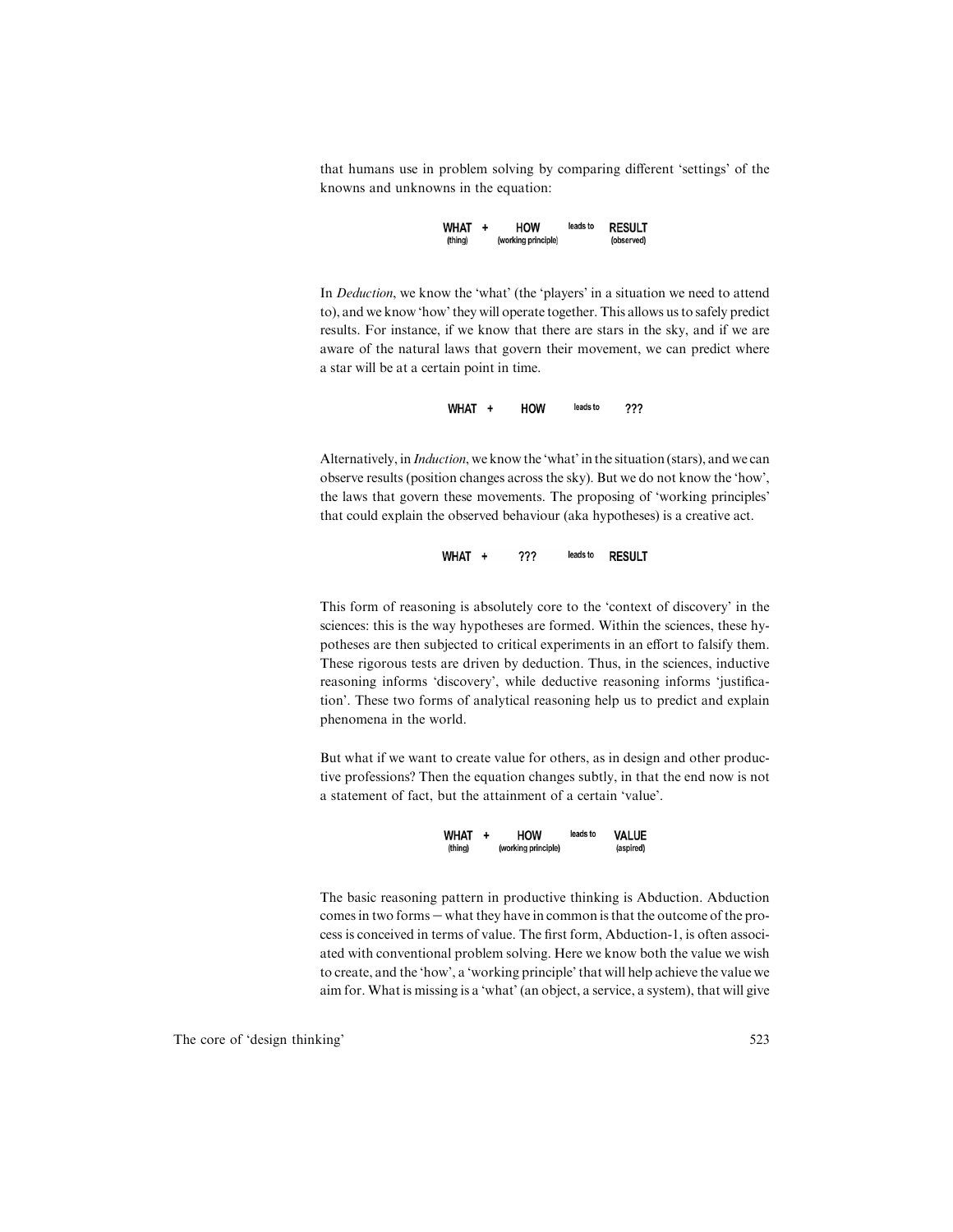definition to both the problem and the potential solution space within which an answer can be sought.

> ??? HOW leads to **VALUE**  $\overline{1}$

This is often what designers and engineers do  $-$  create a design that operates with a known working principle, and within a set scenario of value creation. This is a form of 'closed' problem solving that organisations in many fields do on a daily basis (see Dorst, 2006). The other form of productive reasoning, Abduction-2, is more complex because at the start of the problem solving process we ONLY know the end value we want to achieve. This 'open' form of reasoning is more closely associated with (conceptual) design.

> leads to ??? ??? **VALUE** (thing) (working principle) (aspired)

So the challenge in Abduction-2 is to figure out 'what' to create, while there is no known or chosen 'working principle' that we can trust to lead to the aspired value. That means we have to create a 'working principle' and a 'thing' (object, service, system) in parallel. The need to establish the identity of two 'unknowns' in the equation, leads to design practices that are quite different from conventional problem solving (Abduction-1). As the challenge that is before the actor in Abduction-2 is most closely associated with design (Roozenburg & Eekels, 1995) and best represents the open, complex problems for which organisations are seeking new approaches, Adbuction-2 will be the focus of this paper.

# 2 The response: design reasoning

There are many ways to respond to the challenge presented by Abduction-2: for example, students and other novice designers can be seen to almost randomly generate proposals for both the 'how' and the 'what', and then seek to find a matching pair that does lead to the aspired value. But experienced designers tend to have much more deliberate (and efficient) strategies to tackle the complex creative challenge of coming up with both a 'thing' and its 'working principle' that are linked to the attainment of a specific value. These strategies involve the development or adoption of a 'frame'. In terms of our logical framework, a 'frame' is the general implication that by applying a certain working principle we will create a specific value.

> WHAT + HOW leads to **VALUE FRAME**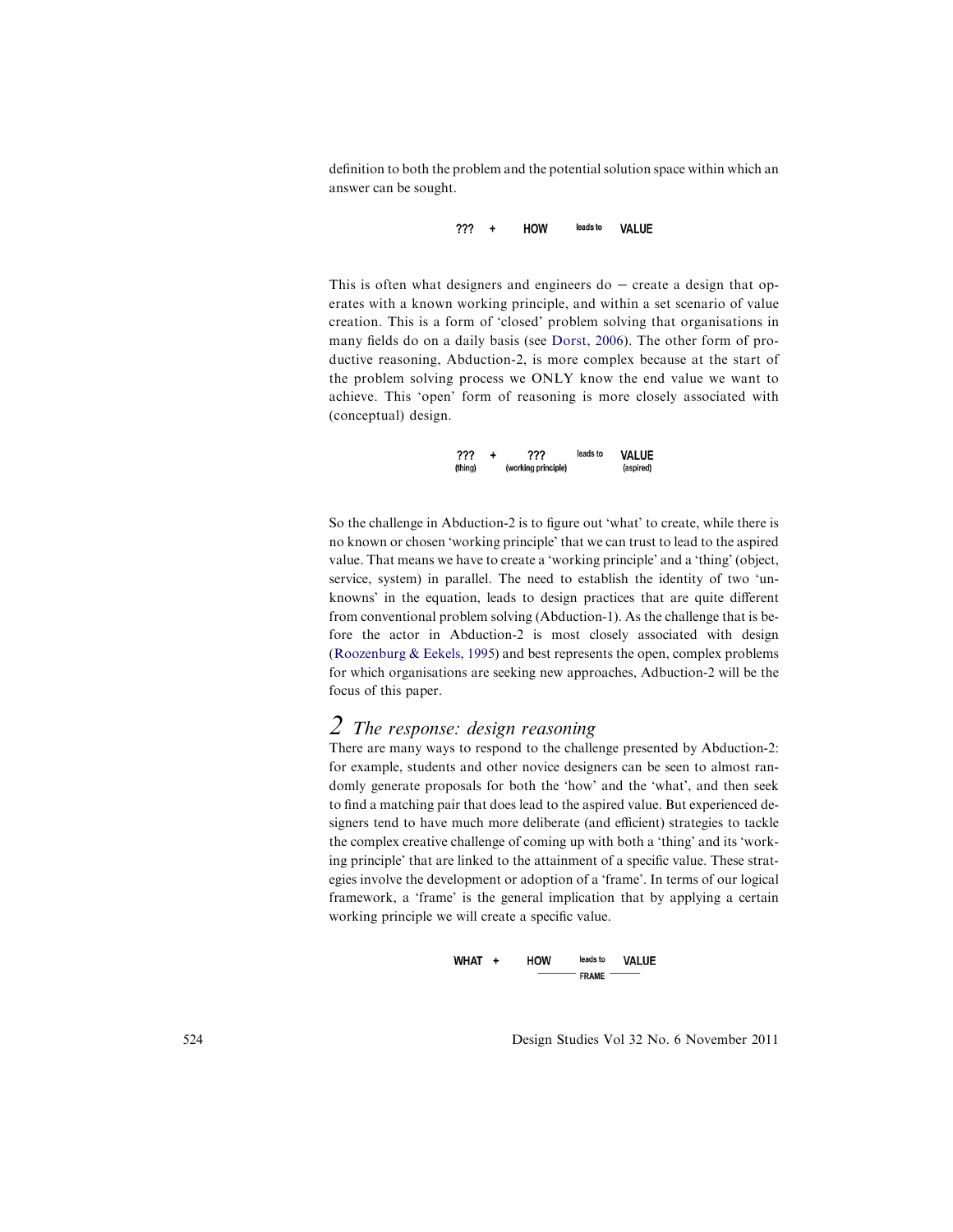'Framing' is a term commonly used within design literature (since (Schön, 1983)) for the creation of a (novel) standpoint from which a problematic situation can be tackled (for an example of 'framing' see Section 4 of this paper). Although frames are often paraphrased by a simple metaphor, they are in fact very complex sets of statements that include the specific perception of a problem situation, the (implicit) adoption of certain concepts to describe the situation, a 'working principle' that underpins a solution and the key thesis: IF we look at the problem situation from this viewpoint, and adopt the working principle associated with that position, THEN we will create the value we are striving for.

Performing the complex creative feat of the parallel creation of a thing (object, service, system) and its way of working is the core challenge of design reasoning. This double creative step requires designers to come up with proposals for the 'what' and 'how', and test them in conjunction. The most logical way to approach this complex problem situation is to work backwards, as it were, starting from the only 'known' in the equation, the value that needs to be created, and then adopt or develop up a frame. This initial framing activity is actually a form of induction, reasoning back from consequences. Once a credible, promising or at least possibly interesting frame is proposed, the designer can move to Abduction-1, designing a 'thing' (object, system, service) that will allow the equation to be completed. Only completed equations can be tested on their merit. The next step then is a reasoning forward, using deduction to see if the 'thing' and 'working principle' combined actually perform well enough to create the value. Until this test, the frame-as-proposed is just that: a possible way forward, that cannot be accepted as 'definitive' until the whole equation has been filled in by the creation of the design, and that design has been shown to lead to the aspired value.

This comparison establishes the designing professions as reasoning in ways fundamentally different from the reasoning in fields predominantly based on analysis (deduction, induction) and problem solving (Abduction-1, see also (Dorst, 1997, 2006)). But the distinction is not very clear-cut, as we have seen that design is not one way of thinking: it is a mix of different kinds of thinking, building as it does on induction and problem solving. It also inherently contains quite a bit of strict analytical reasoning, as rigorous deduction is needed to check if design solutions will work.

# 3 The breadth of design practice

As a response to the challenge of working in problem situations that require this second, 'open' kind of abduction, designers have developed and professionalised specific ways of working. This is an important point: although many of the activities that designers do are quite universal, and thus it would be inappropriate to claim these as exclusive to design or 'Design Thinking', some of these activities have been professionalised in the design disciplines in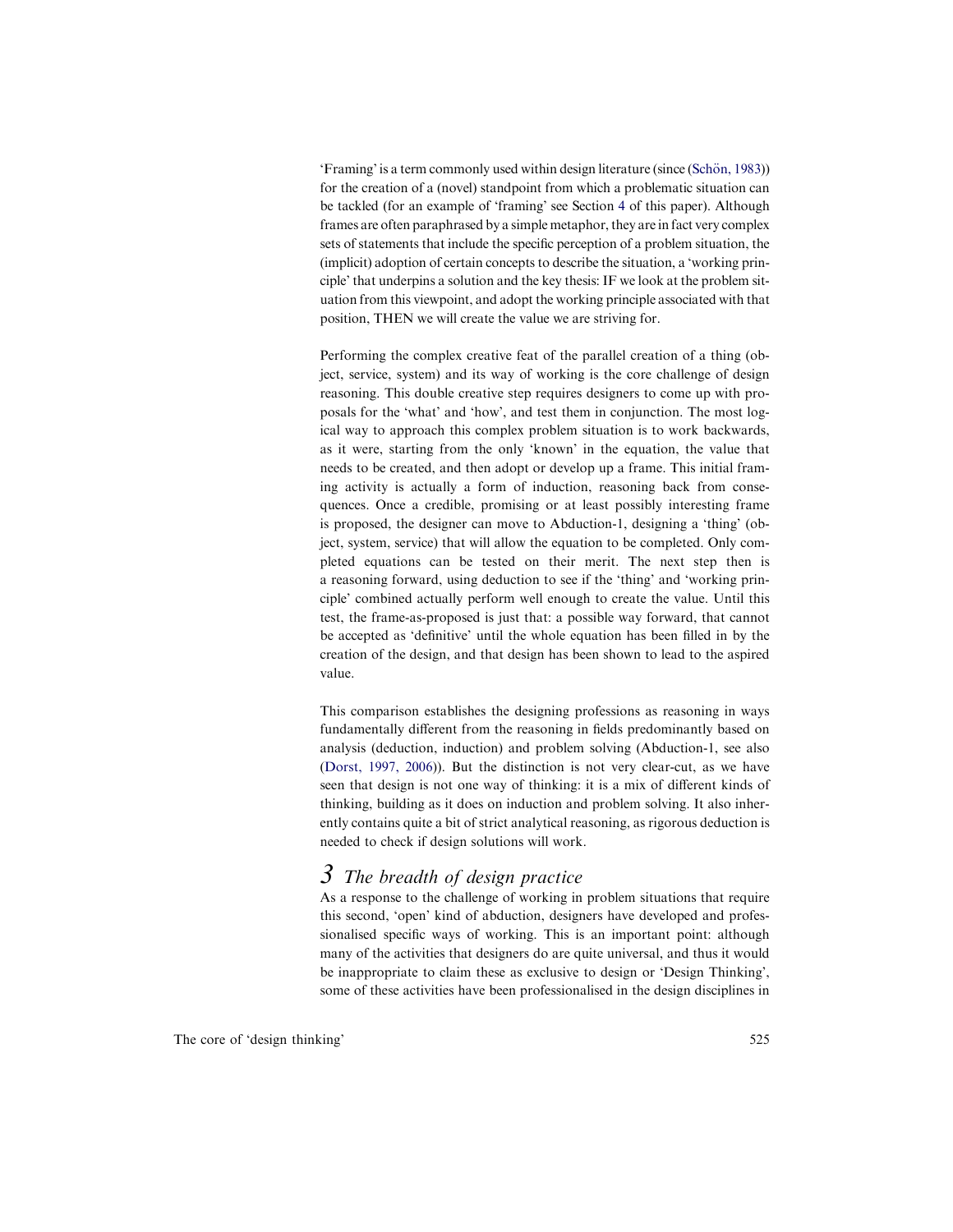ways that could be valuable for other fields. The value then is not so much to be found in a general adoption of something as amorphous as 'Design Thinking', but it lies in the application of these specific professional design practices.

To quickly get a sense of the broad repertoire of design practices, we can turn to the overview given in Lawson and Dorst (2009), based on three different categorisations; distinguishing between kinds of design activities, levels of design expertise and *layers of design practice*. Starting with the kinds of design activities, Lawson and Dorst distinguish five general groups: 'Formulating', 'Representing', 'Moving', 'Evaluating' and 'Managing'. The second distinction is between seven 'levels of design expertise': 'Naïve', 'Novice', 'Advanced Beginner', 'Competent', 'Expert', 'Master' and 'Visionary'. These roughly correspond with seven different ways of operating in design practice, namely choice based, convention based, situation based, strategy based, experience based, creating new schemata and the redefinition of the field. These seven approaches each come with their own practices. A third and, in the light of this paper, very significant distinction is made between three layers of design practice: 'project', 'process' and what we will here call the layer of the 'field' (after Bourdieu et al. (1999)). The rationale behind this categorisation is that design is not just an activity within projects, but that experienced designers develop up their own processes that work across projects within a firm or professional practice. The third layer, 'field' then is the organisational, intellectual and physical environment in which a type of design practice can take shape (hence the term, as Bourdieu sets out the 'playing field' of a social group). The reality of the concept of the 'field' for professional designers can be illustrated by this interview quote from Ken Yeang. He is an eminent architect, describing his work on creating the 'field' in his big internationally operating architectural firm:

.I'm trying to develop a new form of architecture. We have this climatically responsive tropical skyscraper agenda and each project we try to see whether we can push an idea a little bit further...I give every new member of staff the practice manual to read when they join. They can see not just past designs but study the principles upon which they are based. We work these out over time, over many projects.. I do competitions more as an academic exercise. I treat competitions as research projects....it motivates the office  $-$  gets them excited - lets the mind develop new thoughts and themes. I put all the drawings together an publish a book... 'it's research, it develops ideas.' (Lawson & Dorst, 2009, p. 63)

The repertoire of frames that the design firm regularly works with are a key element of the 'field' that holds their professional design practice together. In Lawson's book, top designers report different strategies to manage the 'field' and to adopt, maintain, develop and express the frames of the organisation.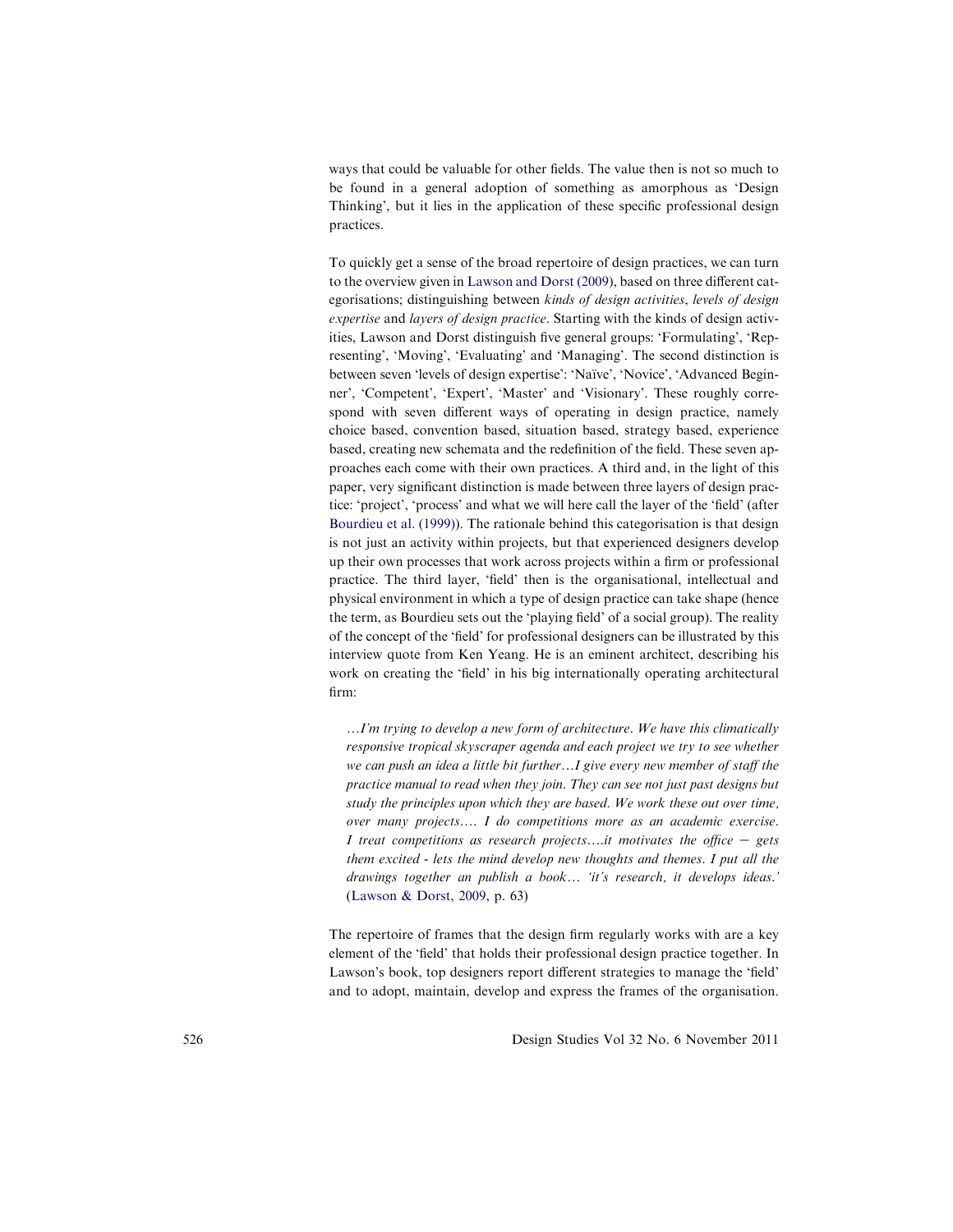This is an interesting area of organisation-level design practices that could be relevant for adoption in other professional arenas (Dorst, 2009, p. 64).

### 4 A core design practice: frame creation

We have seen that the creation and use of frames is inherently linked to Abduction-2. Framing is the one step in the Abduction-2 process that is particular to design practice: the processes in Induction, Abduction-1 and Deduction are part of the conventional problem solving repertoire of many organisations. Thus in our aspiration in this paper to concentrate on the core, special thing that design practices could bring to organisations that are struggling with open, complex problem situations, it is a natural choice to concentrate on framing.

The process of design reasoning as it was described in Section 2 looks quite complex, and if spelled out in its logical principles it is. However, framing can be a simple, routine, lightning-quick process within design practice. If the problem situation is familiar, and the designer has dealt with such matters before, a frame will be an integral part of the way the designer is 'reading' the situation, and will come to mind straight away. The more elaborate multi-step process described in Section 2 only comes into play when the problem situation presents a real paradox to the designer. The word 'paradox' is used here in the sense of a complex statement that consists of two or more conflicting statements  $-$  true or valid in their own right, but they cannot be combined. The core paradox is the real opposition of views, standpoints or requirements that requires a renewed framing of the problematic situation. In her writings on ethics in engineering, Caroline Whitbeck flags the way designers deal with paradoxes as a key element of design practice (Whitbeck, 1998).

 $\ldots$  The initial assumption (within moral philosophy) that a conflict is irresolvable is misguided, because it defeats any attempt to do what design engineers often do so well, namely, to satisfy potentially conflicting considerations simultaneously (Whitbeck, 1998, p. 56).

Framing in response to paradoxes in the problem situation is a key and rather special element of design's problem solving practices. As we are interested in the transfer of core design practices into other problem arenas, we need to now focus on understanding the capacity of design practitioners to create new frames. The rough description of design reasoning in Section 2 only describes how frames are used, but not where frames originate.

Experienced designers can be seen to engage with a novel problem situation by searching for the central paradox, asking themselves what it is that makes the problem so hard to solve. They only start working toward a solution once the nature of the core paradox has been established to their satisfaction. In a study that observed the subsequent process in detail, it was found that the best expert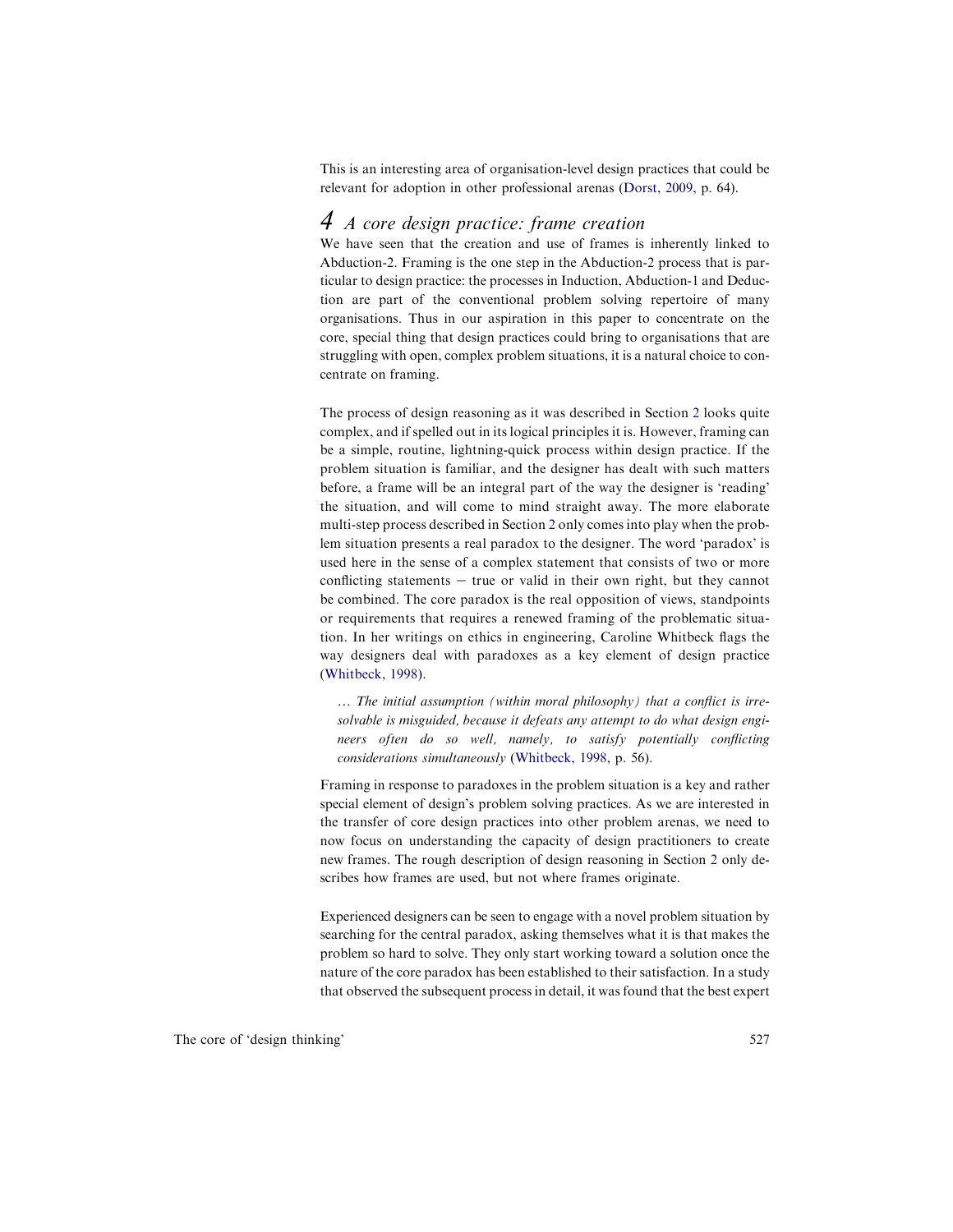designers do not address the core paradox head-on, but tend to focus on issues around it. They search the broader problem context for clues. New frames with which to tackle the central paradox then arise (or emerge) from this engagement with the broader problem context (Dorst, 1997). A very deliberate strategy for frame creation has recently been proposed by Hekkert and van Dijk (2011)  $$ here we will describe the broader principle of frame creation itself.

In creating new frames, what expert designers are engaging in is a subtle process of analysis that has much in common with phenomenological methods of analysis, through which a complex situation is read in terms of 'themes' (Van Manen, 1990, p. 89). In phenomenological method, a 'theme' is the experience of focus, of meaning. Themes are essentially a sense-making tool, a form of capturing the underlying phenomenon one seeks to understand. They are not clearly positioned in either the problem space or the solution space; their status is unclear until it is determined (retrospectively, after the frame is proposed) where they belong. Distilling themes from a complex situation is described as a process of insightful invention, discovery and disclosure. In design practice we see that 'themes' which could (from a problem solving perspective) be judged peripheral to the central paradox, become the triggers for the creation of new frames that allow the central paradox to be approached in a new and interesting way.

Although new frame creation is an important element in professional design practice, it often looks to be a largely informal activity. Designers refer to 'getting close' to the situation, they talk about the importance of the 'richness' of the problem area, and they do stress the merit of getting 'first-hand experience' of the problem situation. While this sounds vague and their behaviour may look quite hit-and-miss, we would argue that they are exploring the broader problem situation, gathering clues that can lead to the emergence of themes. These themes inform the development of a frame that articulates a response to the central paradox of the problem situation. This is a deliberate strategy, not a random process. There is some 'method to their madness', after all.

An example of theme exploration and frame creation in a complex problem situation might help to illustrate this practice.

The problem situation centres on entrenched and seemingly intractable issues associated with an entertainment quarter in a metropolis. This particular area with its bars and clubs attracts about 30,000 young people on a good night. The issues include drunkenness, fights, petty theft, drugs dealing and, later in the night, sporadic violence. Over the years, the local government has been using 'strong arm tactics', increasing the police presence and putting in CCTV camera's. Clubs have been required to hire security personnel. All this visible extra security has made for a grim public environment, and the problems have persisted.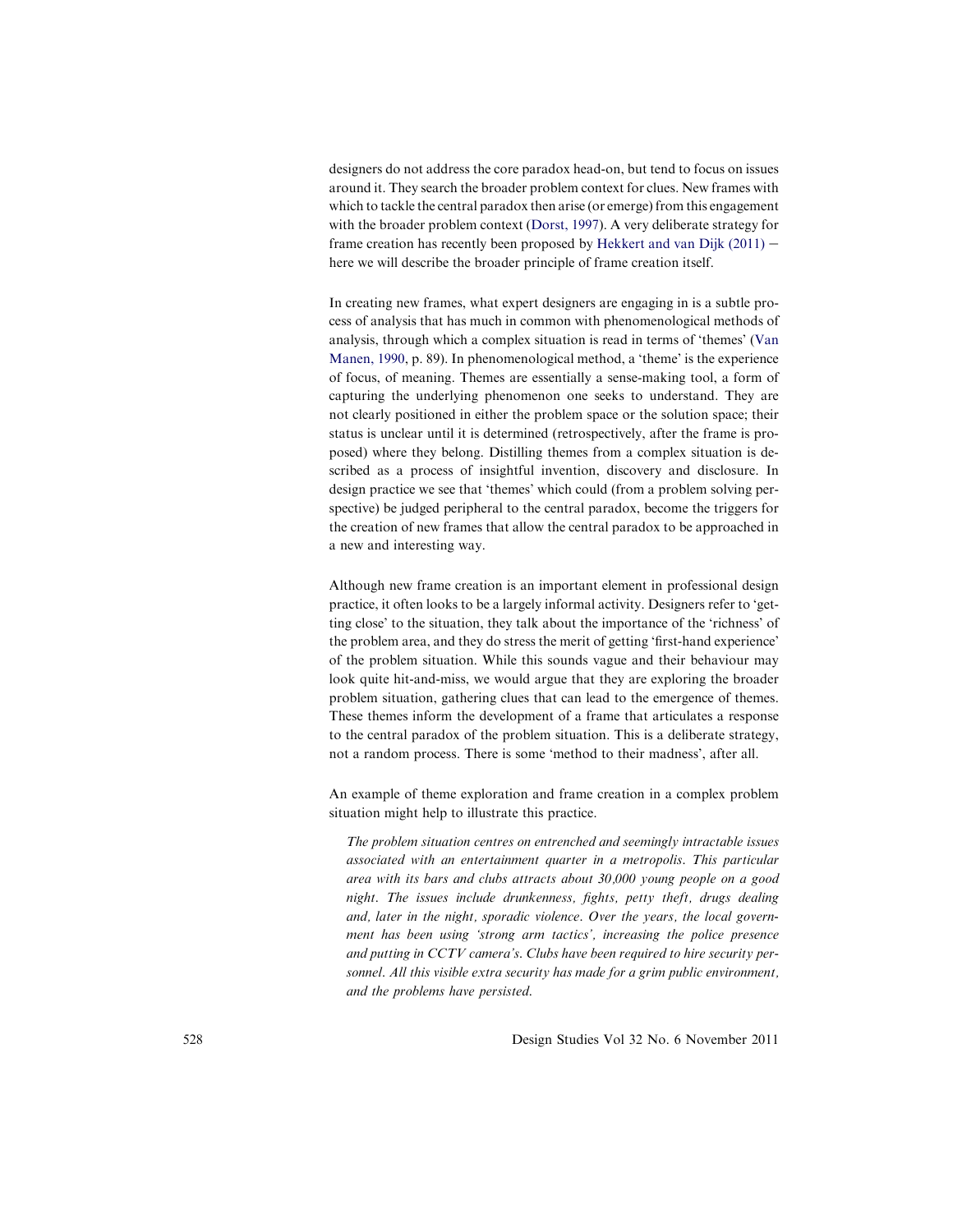Designers from the Designing Out Crime centre (see (Lulham, Camacho Duarte, Dorst, & Kaldor, 2012)) quickly realized that the issues presented to them were framed by the local council as law-and-order problems, needing law-and-order solutions. The designers took a broader approach and studied the behavior of the revelers in detail. Key themes that emerged were that the people concerned are overwhelmingly young people (non-criminals) wanting to have a good time  $(=$ the value to be achieved), and that they were becoming increasingly bored and frustrated as the night progressed. Paradoxically, they were not getting a good experience at all  $-$  a problem exacerbated by the security measures in place. The designers framed what were originally presented as crime issues differently by studying these themes and proposing a simple analogy: that this problem could be approached AS IF they were dealing with organising a good-sized music festival. This analogy immediately allows further exploration: WHAT would one do IF one were to organise a music festival? This metaphor triggers new scenarios for action, as well-run music festivals provide for needs that have not been taken care of in this public space. Just to name a few, out of about 20 design directions that were sparked by this single frame:

- Transportation. When organising a music festival one would make sure that people would be able to get there, and also leave again when they want to. In this entertainment quarter, the peak time of young people coming into the area is about  $1AM$ , and the last train leaves at  $1.20AM...$  Getting a taxi takes about 2 h, later in the night. So once you are in the area you cannot leave without difficulty until the trains start running again at six in the morning. That leads to boredom, frustration and aggression. Apart from putting in more trains, the designers proposed as a fall-back position a system of temporary signage on the pavement, helping the party-goers to get to a different train station (a 20 min walk) that has trains running throughout the night.
- Crowd control. In organising a music festival, one would also create chillout spaces and continuous attractions, to make sure that people's experience does not completely depend on what happens on a single big stage. As it happens, this entertainment quarter has a few big clubs that form the main attractions. Youngsters that have visited a club and go back out on the street might find that the queue for the next one is too long, and so wander on the streets with nothing to do. The designers proposed that this problem can be minimized by providing a smartphone app, allowing them to check the waiting time for the next club before leaving the one they are in. It was also suggested that some of the laneways around the central street be opened up as rest areas, with water fountains and a more relaxed 'lounge' atmosphere.
- Safety and wayfinding. In organising a music festival, one would plan for staff to be around to help people and keep an eye on safety. Over the years, the clubs have hired more and more sinister-looking security personnel and bouncers. The designers proposed a system of very visible young 'guides' in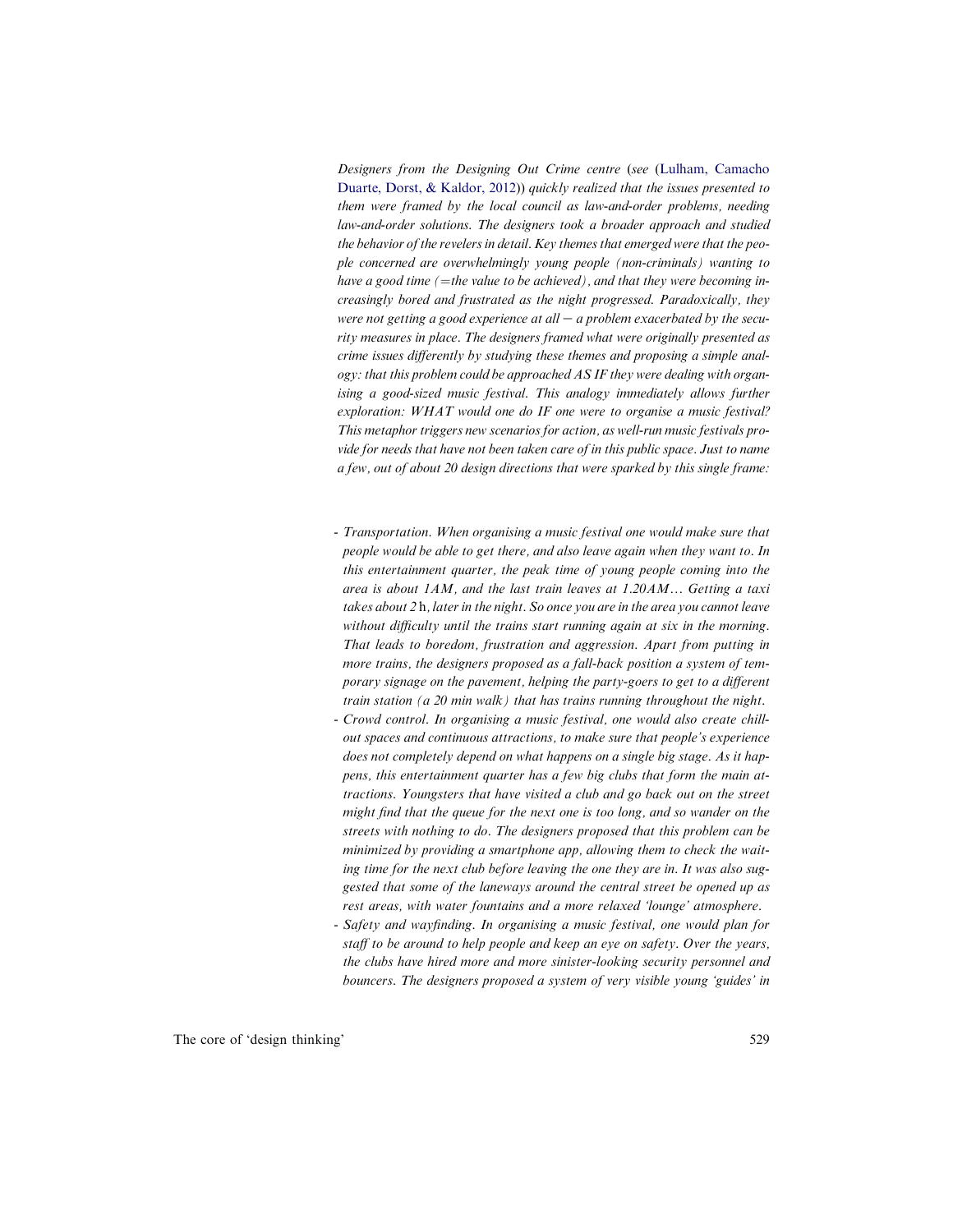#### bright T-shirts, who would help people find their way through the area and also would be approachable when help is needed.

This example shows how a hitherto paradoxical and open, complex problem situation can be approached in an original manner. The designers created a frame, based on the themes that emerged from their investigations. Through this process, the designers moved away from the frame in which the problem was originally expressed and the limitations in the 'working mechanisms' that were implied in that frame.

## 5 Frame creation and organisational change

As stated in the introduction, interest in 'Design Thinking' has been sparked by organisations having trouble dealing with open, complex problem situations. This is where the way design practice deals with themes and frames in the context of open, abductive reasoning could be particularly useful. For organisations, these really serious and potentially paradoxical problematic situations arise when their conventional problem solving fails, when the equation ('what' plus 'how' leads to 'value') that an organisation has been operating under somehow doesn't work any more. In these situations, it can be very hard to fathom what's wrong: should the 'what' be changed, the 'how' could be wrong, the 'frame' that drives the implication could be faulty or maybe the organisation is misreading the values in the world?

There are several different ways of enlisting designerly practices for dealing with this problematic situation. (1) Organisations often initially react in a way that requires the least effort and fewest resources: they set out in a conventional problem solving manner (Abduction-1) to create a new 'something' that will save the day while keeping the 'how', 'frame' and 'value' constant. We have seen in the example above that this is often the nature of the problem situation as it is first presented to a designer, implicitly framed by the client organisation (see also Paton and Dorst, this issue). Often, the problem-as-presented first needs to be 'deconstructed' (Hekkert & van Dijk, 2011) before it can become amenable to solution. We then progress to (2): if the Abduction-1 approach of creating a new 'what' doesn't help, the organisation may need to go into Abduction-2 mode, that also requires them to create a new 'how'. The organisation might do this simply by applying one of the other frames that it already has in its repertoire, in its 'field'. (3) Alternatively the organisation might hire an external consultant that uses his/her experience to bring a new frame to the problematic situation. That frame could be added on to the practice of the organisation for this particular project, quite superficially, or it might become more important than that and enter the 'field' of the organisation, as an integral part of the organisations' own problem solving capability. (4) We have seen that a new frame can also be developed from scratch through exploring themes in the broader problem situation. When this happens within the organisation itself, the new frame (and all the knowledge gained in the theme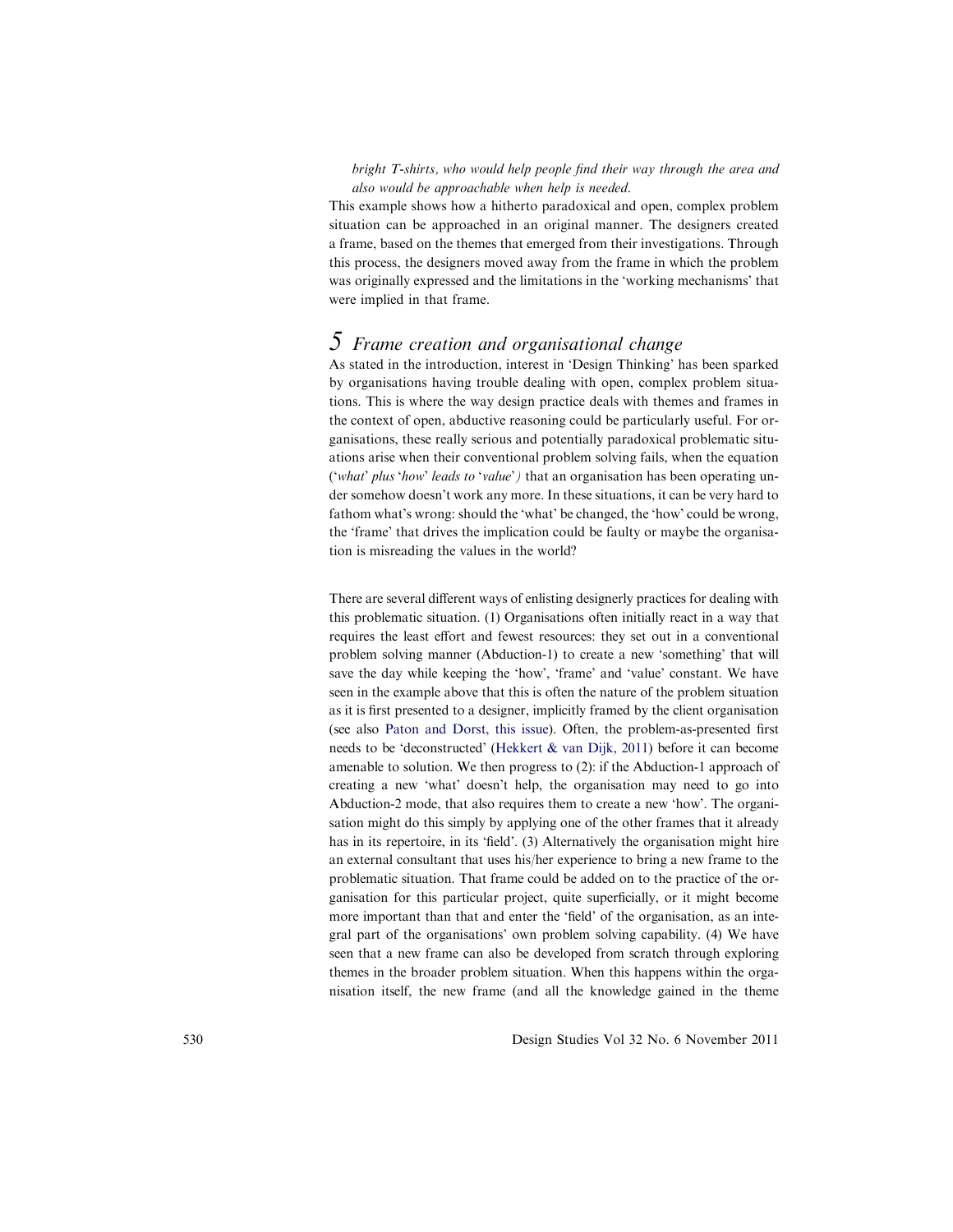investigation) could become part of that organisation's 'field'. (5) Ideally, this would result in the designerly ability to investigate themes and create new frames that can be embedded in the organisation. If this crucial step is made, the organisation will be able to better deal with its open, complex challenges in the future. This is the most potent possibility for organisations that adopt the core design practice of frame creation.

# 6 Conclusion

We set out to investigate how design practices could be enlisted to help organisations deal with the new open, complex problems they are facing in the modern world. This paper has concentrated on frame creation as a core practice that is particular to the designing disciplines, and explored how that design practice could interface with an organisation. We have seen that design practices can relate to the practice of an organisation on at least five different levels: as the design practices that address problems within an existing frame (Abduction-1); as design practices that involve framing (Abduction-2), where the frame originates from the existing company practice; as the adoption of a new frame that has been brought or developed by an outsider; and as the creation of a new frame through the investigation of themes, in a deeper transformation of the organisations' own practices. This last level is where designbased practices and organisational innovation are most intimately linked. This is where design practices and the knowledge that has been built up over almost 50 years of design research can directly relate to processes that have been described in terms of 'entrepreneuring' (Steyaert, 2007) and 'effectuation' (Sarasvathy, 2008) in management literature.

Often, in popular literature, many disparate, vaguely creative activities are combined under the label of 'Design Thinking'. We hope to have shown in this analysis that the design professions stand for quite specific and deliberate ways of reasoning, and that design practices can interface with organisations on different levels, requiring the application of different kinds, levels and layers of design practice (see Section 3) each requiring specific designerly abilities. Confusion about these application levels seems to be partly to blame for the general confusion about both the nature and the merit of 'Design Thinking'. This confusion has now reached a crisis point, with eminent design researchers rallying against using the term 'Design Thinking' at all, vocally pronouncing its 'death'. In this paper we have tried to demonstrate that specific elements of design practice, like the way professional designers create frames out of the investigation of themes in the broader problem situation, could really benefit organisations and practitioners in other fields. In order to realise the true value that 'Design Thinking' can have for these practitioners and organisations, we need to articulate these practices with subtlety, clarity and in much more detail than has been achieved in this brief paper. They are the key contribution that design practitioners and design researchers could bring to a professional world that really needs them.